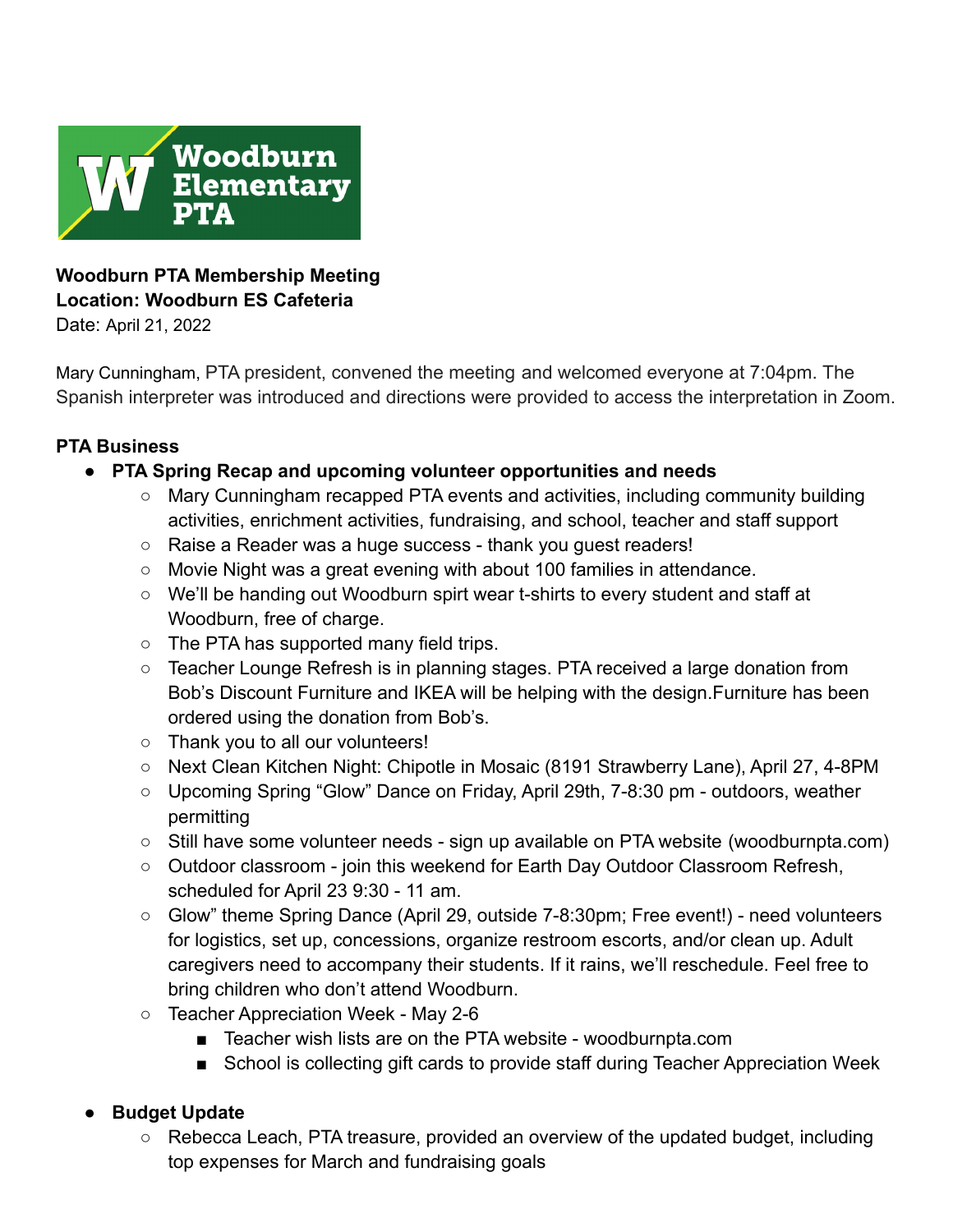- Our budget for SY21-22 is about \$23,000
- Funding field trips are the largest expense in our budget.
- Five Guys was a great fundraiser, but won't show up until next month's budget (about \$500)
- Great turnout for movie night we'll have the totals in next month's meeting.
- We did not meet the fundraising goals for the direct donation campaign. To address this, we are including a fundraising component for the Spring Fun Run
- Please purchase a yearbook and participate in Clean Kitchen Nights, as you are able!

# ● **February Membership Meeting Minutes**

- [Meeting Minutes](https://www.woodburnpta.com/wp-content/uploads/2022/02/21_11_18_Woodburn-PTA-Membership-Mtg-Minutes12244.pdf) are posted on the Woodburn PTA website
- Minutes approved by unanimous vote, all in favor
- **● Budget Amendment Proposal**
	- **○ Proposal to reduce the following line items to zero:**
		- Enrichment Discretionary
		- Artist in Residence Activities
		- Student Proposal Gaga Ball Bit
		- Virtual Meeting Platform
		- Postage
	- **Total Reduction:** \$1800
	- **○ Proposal to increase the following line items as noted:**
		- Raise a Reader increase by \$304, due to increased book prices by distributor
		- Teacher's Lounge Refresh by \$1500
		- Web Hosted Platform (unexpected) \$498.93
	- **Total increase:** +\$2302.93 (increases total budget by \$502.93)
	- We have about \$20,000 carryover in our bank account from previous year, so we are in a healthy, strong financial place.
	- Budget amendment was voted on and unanimously approved by voice vote
- **● Organizational Structure Unit vote**
	- This is a form that highlights our organizational structure and is part of the PTA Bylaws and is required by Va PTA to remain in good standing.
	- This form was voted on and unanimously approved by voice vote
- **● Nominating Committee -** a group of three that helps to nominate PTA elected officials for the Woodburn PTA. This year's nominating committee will be:
	- Linnea Kessler-Gowel
	- Jenny Boeder
	- Bridget Walsh
	- The nominating committee was voted on and unanimously approved by voice vote.

# **Principal's Update**

- Ms Richman, Principal of Woodburn, and Bridget Louder, Assistant Principal, shared a few updates relating to:
	- Teacher appreciation
	- Parent input for class placement and planning for next year find a form in the weekly school newsletter where you can provide administration with input
	- $\circ$  Enrollment is lower than previous years, which is a trend across the county